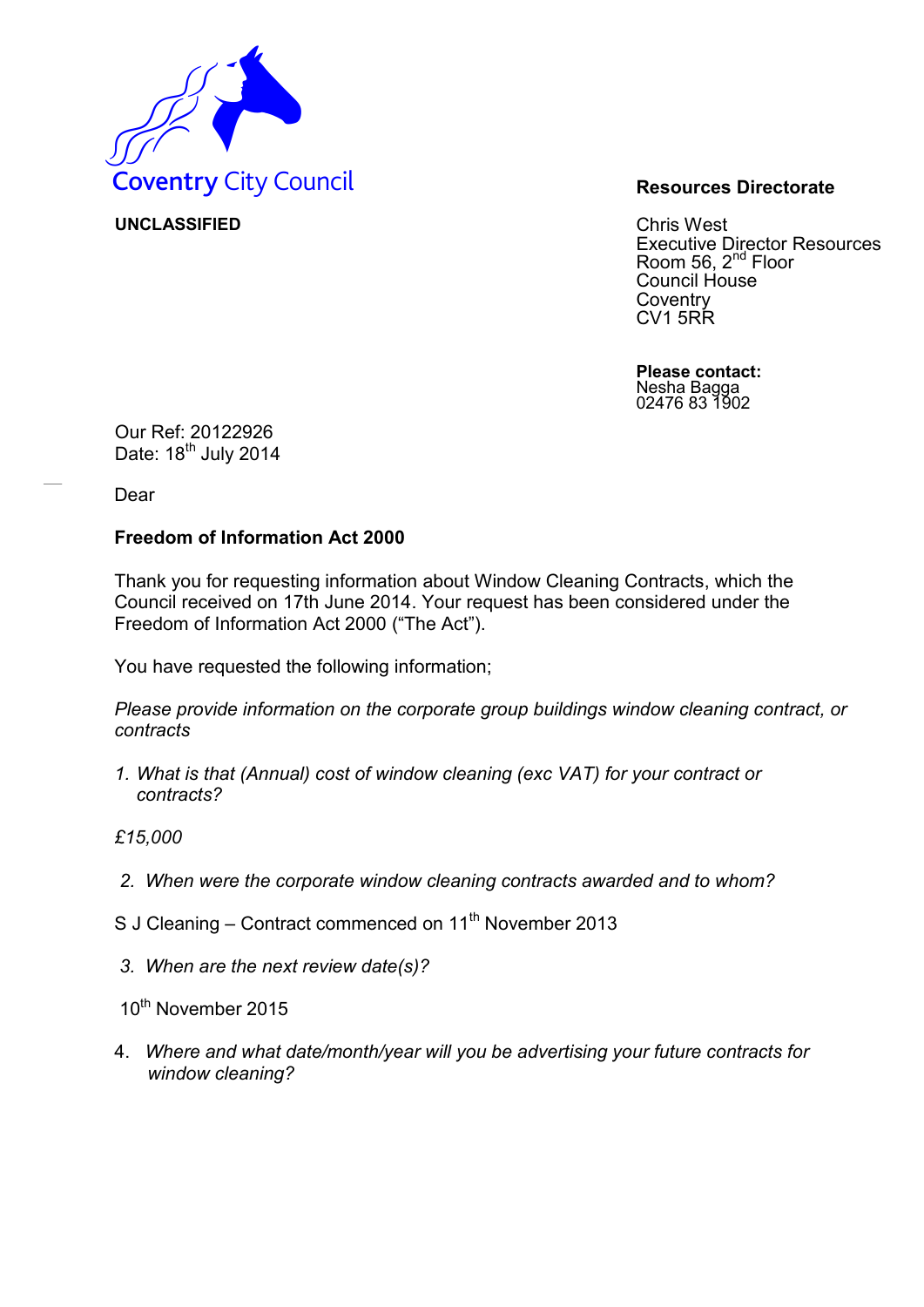It has been established that the Council does not hold the above information. Thus, we are unable to provide any information relating to the above and are informing you as desired by Section 1(1) (a) of the Act.

*5. What will be the type of buildings and how many of them (approx.) are in the window cleaning contract(s)?* 

We are due to be moving to a new Civic Centre in December 2016. The window cleaning specification will be revised following this

6. *If your main window cleaning contract is within your accommodation and building services contract, please state and then confirm if you would allow an SME supplier to tender separately for your window cleaning lot?*

N/A

7. *Is there a telephone contact number and email of the procurement office/officer that would deal with this in the future?*

All tenders are advertised on [www.csw-jets.co.uk](http://www.csw-jets.co.uk/)

Please note, under the Re-Use of Public Sector Information 2005 Regulations you are free to use this information for your own use or for the purposes of news reporting.

However, any other type of re-use under the Regulations, for example; publication of the information or circulation to the public, will require permission of the copyright owner and may be subject to terms and conditions. For documents where the copyright does not belong to Coventry City Council you will need to apply separately to the copyright holder.

If you wish to apply to reuse the information you have requested or have any other issues relating to this request please do not hesitate to contact me.

If you are unhappy with the outcome or handling of your request you should write to us within 40 working days of the date of this letter:

Council House, Room 21a Lower Ground Floor Earl Street, Coventry. CV1 5RR [infogov@coventry.gov.uk](mailto:infogov@coventry.gov.uk)